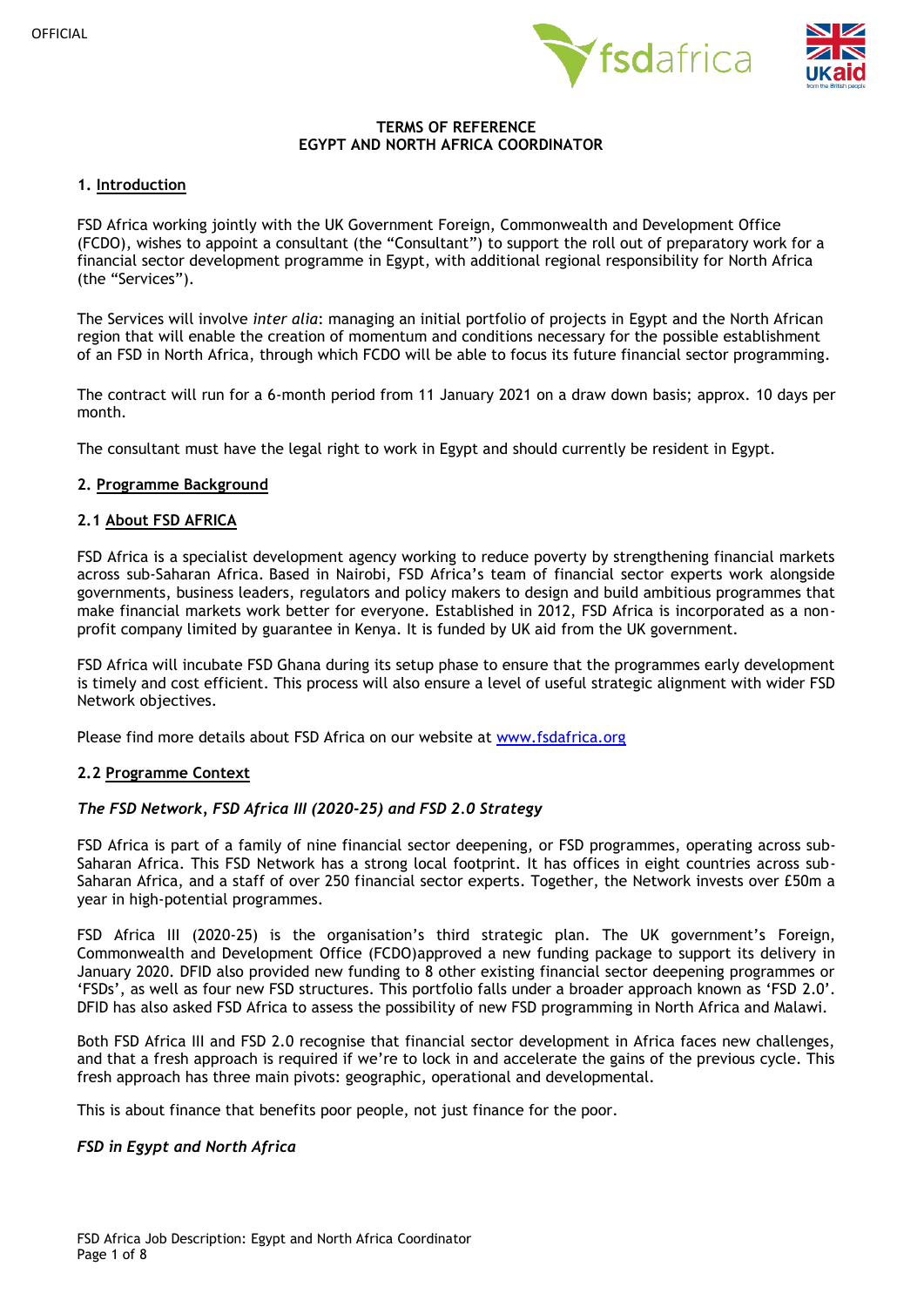Despite being the most industrially advanced region in Africa, North African countries still show areas of strong vulnerability and have lacked the inclusive economic growth needed to reduce structural inequalities. North Africa's banking sector is one of the most developed on the continent, however it is contrasted by low levels of access to financial services (especially for women) and capital allocation which can be further improved to reach the most productive parts of the economy. Modernising North African financial systems will also require innovation and use of technology. Engagement with authorities to develop new products and improve regulation to promote diversification of instruments is required to ensure greater participation of mediumsized firms in local capital markets.

The UK Government's Department for International Development has long-standing experience of financial sector development in Africa and elsewhere and the new FCDO sees financial sector development as a core part of its economic development strategy. FCDO is present across all of North Africa, however UK funded financial sector development programmes have so far been light touch in the region. FCDO is now seeking to increase its offer through complimenting and adding value to the progress that established partners have already made in the region through assessing new programming in North Africa.

In January 2020, DFID announced a £90m commitment from UK Aid, to set-up and scale new FSDs in highpriority markets in Africa and assess the possibility of new FSD programming in North Africa. To deliver on this assessment in North Africa, the establishment of a local delivery model is proposed. This will enable the anchoring of technical programming more effectively by being able to build, maintain and leverage on the ground networks in a productive, responsive way. Egypt has been provisionally selected as the North Africa regional FSD base. This consultancy role supports the development of exploratory programming to assess the feasibility of setting-up and launching an FSD in Egypt and North Africa in the future.

## **3. Objectives and Scope of work**

Under this assignment, the Consultant will serve as the focal point and key representative for both FSD Africa in Egypt and the North Africa region. The primary purpose of the assignment is for the Consultant to lead the development of an impactful strategy and initial programme of work in Egypt, implement quick wins and develop a management solution. Regionally, the Consultant will develop a high-level regional framework, implement scoping work and implement activities.

The scope of the exercise will include but not limited to:

- **a) Strategy & Business Development:** Leading the research, analysis and conceptualisation that will result in development of an impactful strategy and initial programme of work for FSD in Egypt and North Africa
- **b) Strategic representation & influencing:** Acting as the focal point and key representative for FSD Africa in Egypt and the North African region; building strong, collaborative relationships with key stakeholders and acting as a thought leader for driving financial market development
- **c) Programme Development:** Liaising with the Director, Strategy and Advocacy, FSD Africa pillar teams and DFID, conceptualise and develop a portfolio of Implementing Partners and initial projects which will collectively be effective in driving impact & systemic change
- **d) Project Coordination:** Liaising with the Director, Strategy and Advocacy, FSD Africa pillar teams and DFID, manage the roll-out of initial projects so that results are achieved, risks are managed, and quality projects are delivered; ensuring that learning from projects is fully utilised to maximise impact and innovation
- **e) Resource Management:** Manage the resources associated with the FSD programme in Egypt and North Africa, ensuring compliance with FSD Africa's policies, the laws of Egypt and aiming to rolemodel good practice in resource management
- **f) Administrative and logistical Support:** If required, support any administrative and logistical requirements involved in setting up an FSD in Egypt up as a new institution, including meeting statutory requirements around incorporation, building the governance structure, setting up a physical office facility, and recruitment of staff
- **g) Other duties:** Carry out any other duties or special assignments as assigned by FSD Africa.

Detailed Terms of Reference for the role are provided in Annex 1.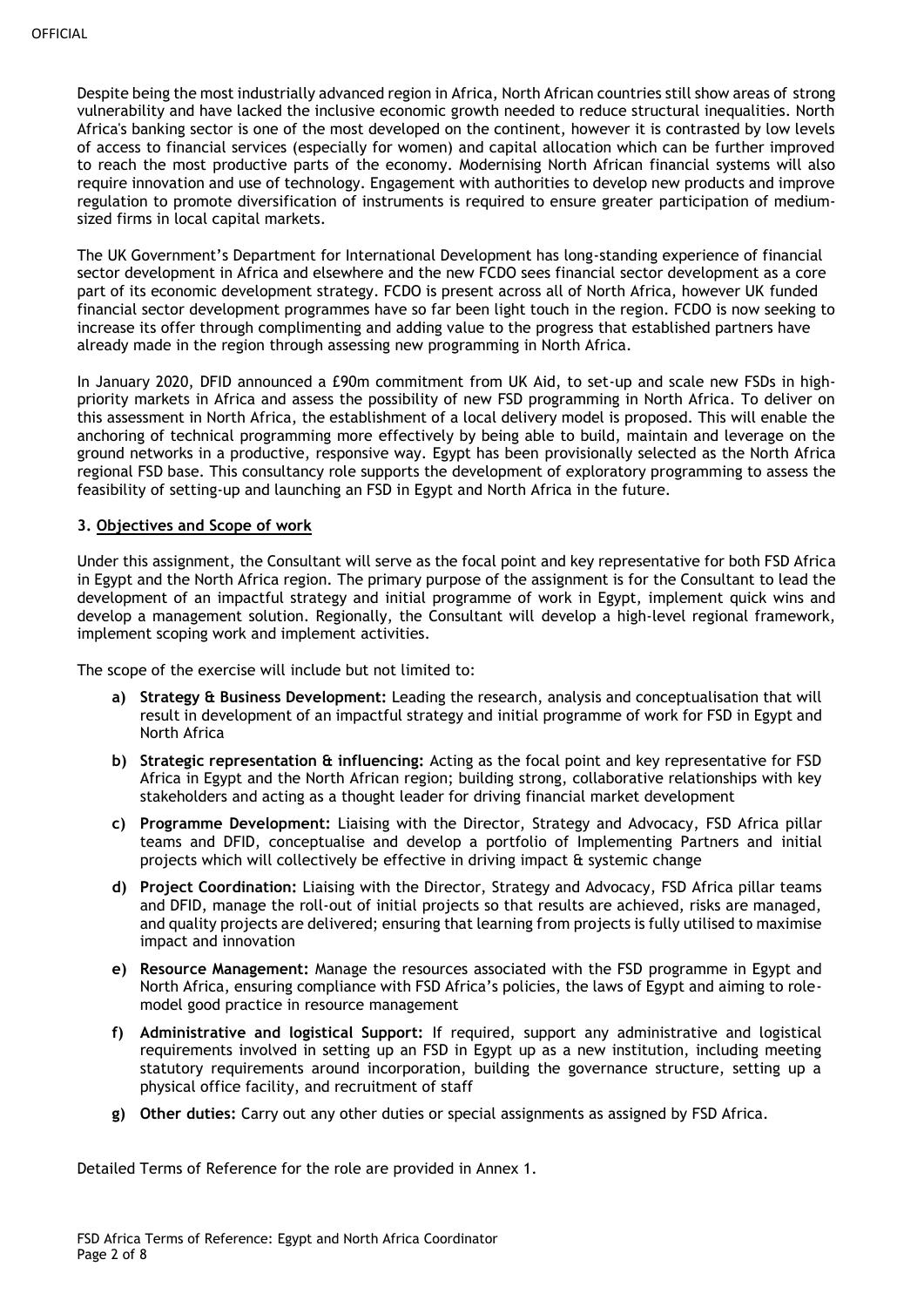The Consultant will be based in Cairo, Egypt and will undertake a mix of in-country and regional travel based upon an agreed work plan. Throughout, strict adherence to Covid-19 social distancing regulations will be observed.

## **4. Deliverables**

The key deliverables for the consultant will be as follows:

- A detailed strategy and implementation plan for the FSD programme in Egypt and North Africa, including a schedule for coordinating all Programme components.
- Successful rollout and management of all Programme components in collaboration with FSD Africa teams and implementing partners, including Project Preparation Facilities (PPFs).
- Weekly updates and monthly status reports on programme activities provided to the FSD Africa team.
- Timely quarterly reporting to DFID on Programme progress, associated receipt and utilisation of Programme fund and progress of output indicators identified in the Programme's Monitoring and Results Measurement Plan (MRM Plan).
- Agenda and minutes of governance committee meetings.

## **5. Ways of Working**

The Consultant will report remotely to the Director, Strategy and Advocacy within FSD Africa. To maintain trust and high levels of understanding, it is expected that the selected Consultant will:

- Sign and maintain a declaration of conflicts of interest.
- Develop a rolling workplan and agree on target KPIs with the Director, Strategy and Advocacy that will be reviewed on a monthly basis.
- Make him or herself available for a weekly call with the Director, Strategy and Advocacy to discuss and agree on key activities.
- Make him or herself available for visits to FSD Africa in Nairobi as required and as travel restrictions allow.
- Maintain a timesheet, providing details of work completed to a minimum of 0.25-day increments. All invoices submitted should be accompanied by relevant timesheet.
- Participate in FSD Africa team meetings via digital channels and in person as needed.

FSD Africa will provide administrative and logistical support services including visa support, hotel and flight bookings etc. for visits. The Consultant will be expected to provide their own working equipment.

## **6. Timelines**

This is a drawdown contract for the period 11 January 2021 for six months. Payment will be made against invoices supported by completed timesheets evidencing time incurred.

## **7. Invitation to Submit Proposal**

FSD AFRICA is inviting a proposal from a suitably qualified consultant.

Your proposal should contain:

- A CV (maximum 3 sides of A4 paper each) tailored to the assignment
- A summary of your relevant skills and experience for the assignment
- A short description of your understanding of the role of the Consultant and the approach to be used as outlined in these Terms of Reference
- A description of how you intend to fulfil the Services within the suggested timeline and confirmation of your ability to meet the timelines
- An itemised budget for both professional fees and reimbursable expenses, including fee rates, number of days and a breakdown of expenses.

Your proposal, which should not exceed 6 pages (excluding annexures), should be sent by email to FSD Africa at [bids@fsdafrica.org](mailto:bids@fsdafrica.org) by **1200 EAT 17 December 2020**.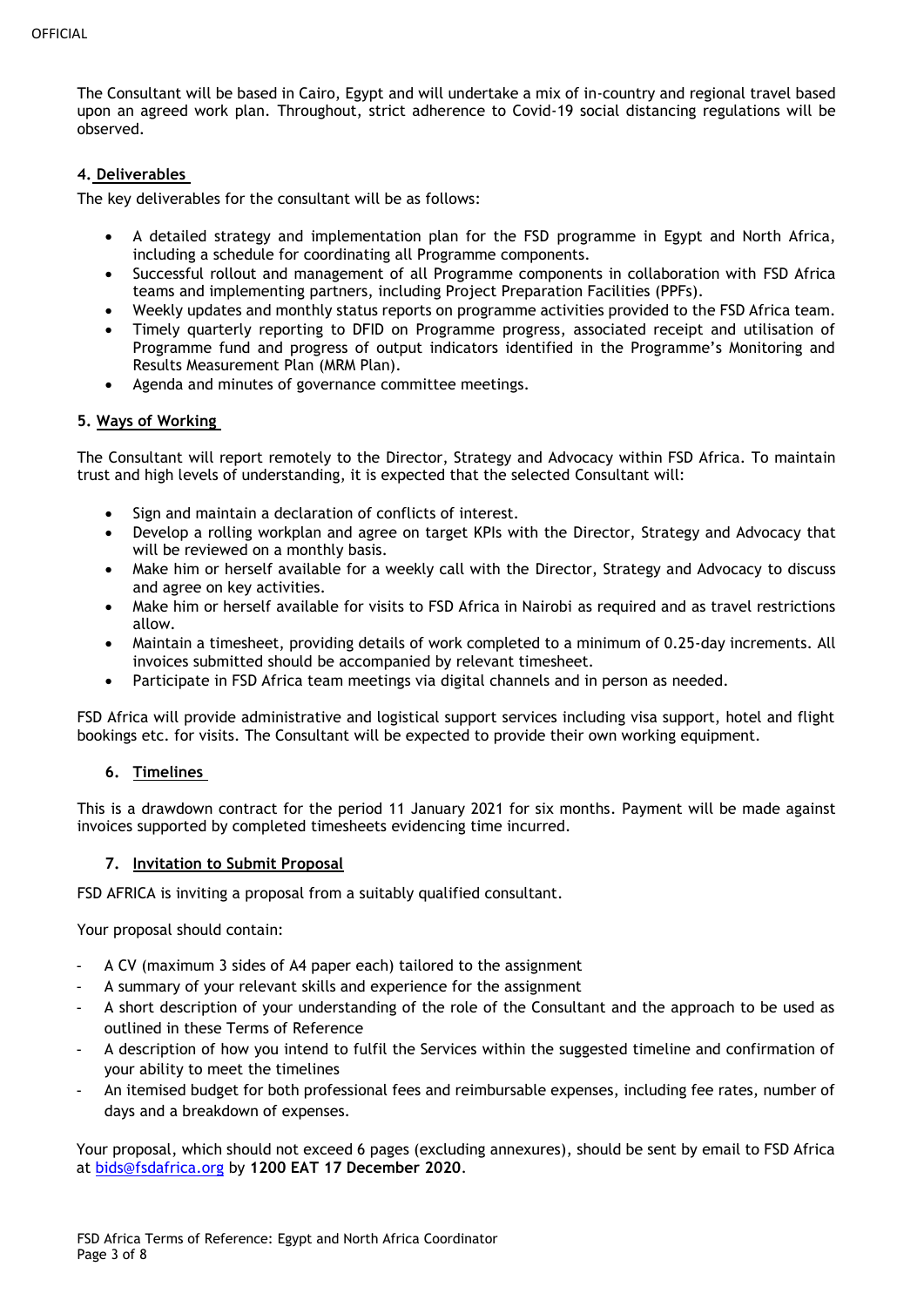## **8. Basis of award**

FSD AFRICA will award a contract to the consultant based on the following criteria:

#### **Mandatory requirements**

Interested consultants should have a first degree in a field similar to Economics, Business, Geography and a Master's degree in a relevant field (Finance, Economics, Development Studies, or other relevant fields).

At least 10 years of technical experience, some at a senior level, in financial sector development or related work. Deep professional networks in Egypt and/or North Africa.

Track record of effective strategy development with an ability to think at the 'ecosystem' level and identify opportunities to leverage systemic change; experience with developing and testing theories of change and designing impactful programs

Demonstrated first-hand experience of rigorous project management skills with an ability to manage a diverse portfolio of projects

Consultants should be self-starting, goal orientated, flexible, creative and comfortable within a dynamic work environment. A natural communicator with fluency in English and Arabic. Knowledge of local African languages is desirable.

| <b>Assessment criteria</b>                                                                      |                                                                                                                                | Weighting<br>$(\%)$ |
|-------------------------------------------------------------------------------------------------|--------------------------------------------------------------------------------------------------------------------------------|---------------------|
| Relevant, demonstrated experience and capacity of individuals in this area:                     |                                                                                                                                | 30%                 |
| Understanding/interpretation of the task set out in the TORs                                    |                                                                                                                                | 30%                 |
| Content, quality and originality of proposal                                                    |                                                                                                                                | 20%                 |
| Fee basis and total costs<br>$FS =$<br>$FS =$<br>$LB =$<br>$BP =$                               | $20\%$ x LB/BP where:<br>is the financial score<br>is the lowest bid quoted<br>is the bid of the proposal under consideration. | 20%                 |
| The lowest bid quoted will be allocated the maximum score of 20%.                               |                                                                                                                                |                     |
| Fee quoted must be inclusive of withholding tax and reimbursable expenses,<br>where applicable. |                                                                                                                                |                     |
| <b>Total</b>                                                                                    |                                                                                                                                | 100%                |

## **9. Taxes**

As per Kenya's tax law, FSD Africa will pay the Consultant after withholding the appropriate taxes at the applicable rate between Kenya and the Consultant's country of tax residence, considering any tax treaties in force. It is the responsibility of the Consultant to keep themselves appraised of these applicable taxes. The table below provides guidance on the applicable rates for different tax regimes:

| Country                                      | <b>WHT Rate</b> |
|----------------------------------------------|-----------------|
| Kenya                                        | 5%              |
| <b>United Kingdom</b>                        | 12.5%           |
| Canada                                       | 15%             |
| Germany                                      | 15%             |
| Zambia                                       | 15%             |
| India                                        | 10%             |
| Non-resident rate for citizens of EAC member | 15%             |
| countries                                    |                 |
| All other countries                          | 20%             |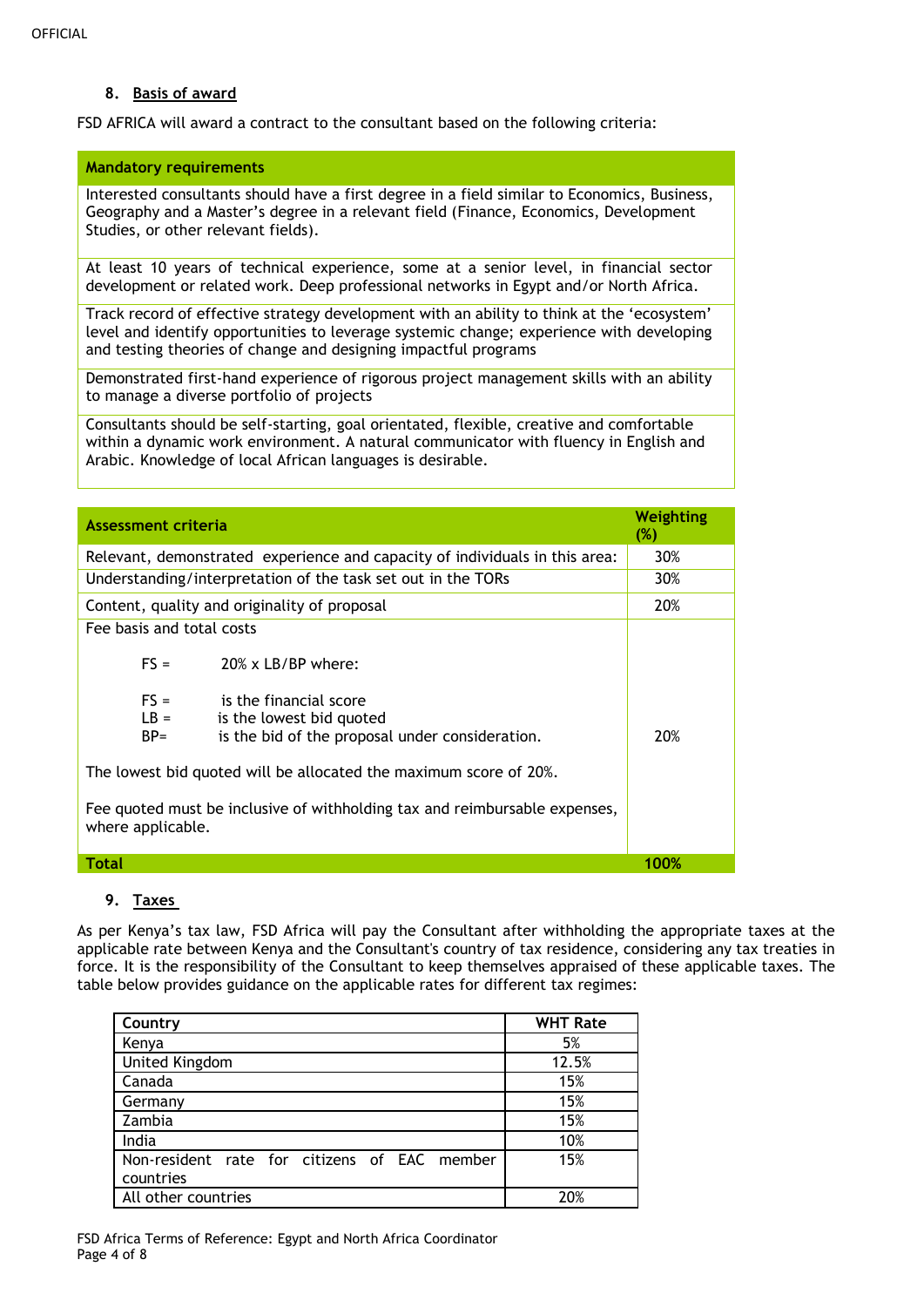# **10. Reporting and Contacts**

Questions or comments in respect of these terms of reference should be directed by email [\(bids@fsdafrica.org\)](mailto:joe@fsdafrica.org) before **1200 hours (East Africa Time) on 7 December 2020**, and a response to be provided by 1700 hours (East Africa Time) on **10 December 2020.**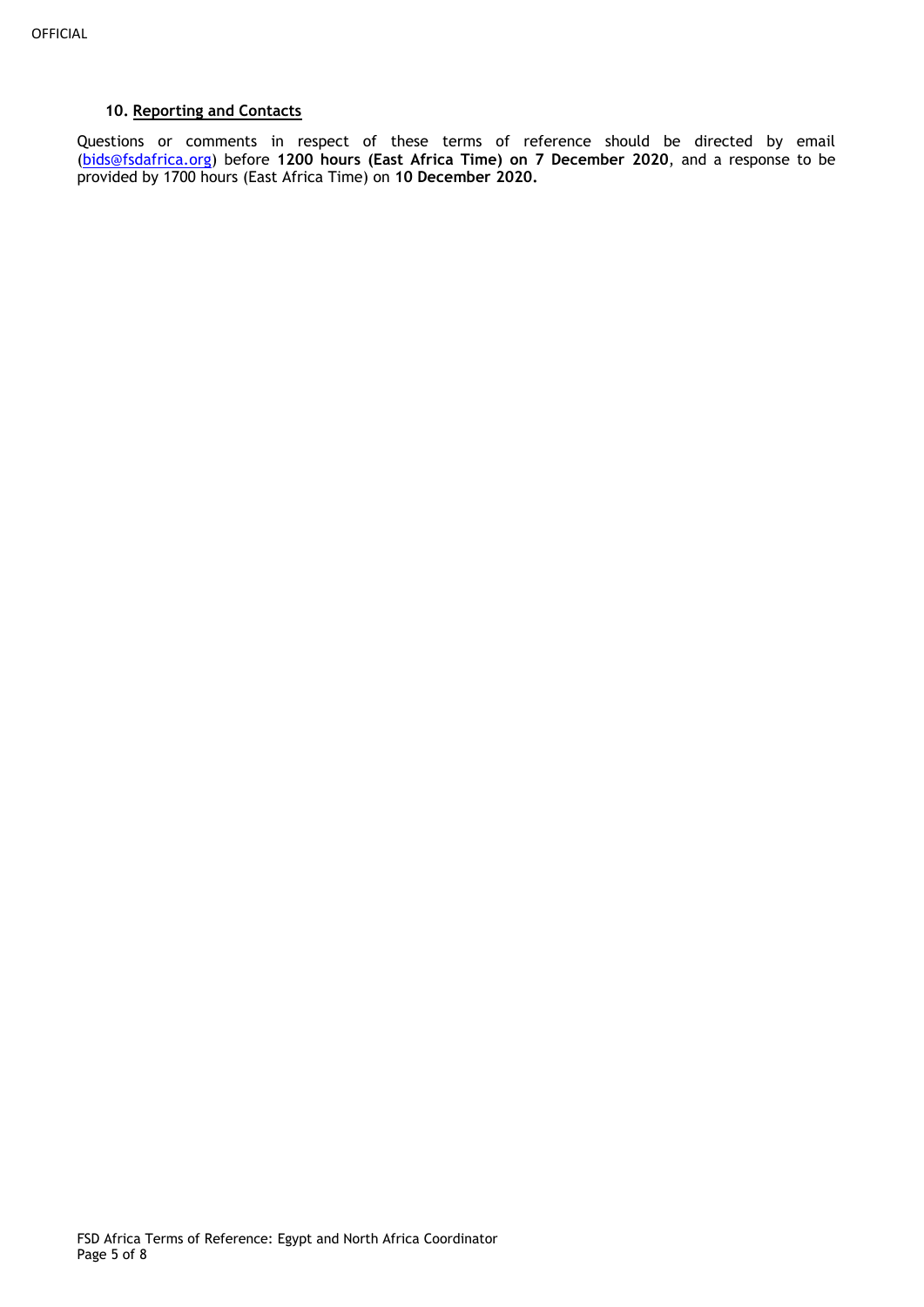## **Annex 1: Detailed Terms of Reference for the Egypt and North Africa Coordinator**

The consultant is expected to carry out the following roles and responsibilities:

### **a) Strategy & Business Development**

Lead the research, analysis and conceptualisation that will result in development of an impactful strategy and programme of work for FSD in Egypt and North Africa:

- In consultation with the FSD Africa Strategy and Advocacy Team, commission strategic research, including stakeholder analysis, and gather market intelligence in order to develop a deep and comprehensive understanding of the financial markets' ecosystem in the Egypt and North Africa region
- Utilise a participative approach to facilitate the development of a comprehensive and innovative strategy for driving the growth and inclusiveness of North Africa's financial markets, ensuring alignment with FSD Africa's Theory of Change and contribution to FSD Africa's intended impacts: jobs & employment, basic services and climate/sustainability
- In collaboration with the FSD Africa Results pillar, review lessons learned from previous, relevant, projects (FSD Africa & Network); use the results to inform the development of strategies, instruments, and approaches
- Work collaboratively with the Results Pillar to devise and manage results measurement and learning frameworks that will yield important insights into the development of effective long-term interventions
- Support the set-up and implementation of governance arrangements for the Programme, including identification of members for governance committees, coordinating meetings, setting agendas, supporting the preparation of meeting documentation, writing minutes and undertaking follow-up actions

### **b) Strategic representation & influencing**

Act as the focal point and key representative for FSD Africa in Egypt and North Africa; building strong, collaborative relationships with key stakeholders and acting as a thought leader for driving financial market development:

- Lead stakeholder mapping; identifying key decision makers / power brokers / customer groups; take initiative to make contact and nurture stakeholder relationships carefully
- Develop and implement strategies for influencing key stakeholders and driving financial market development; for instance, advocating for policy reform or stimulating market demand amongst potential beneficiaries
- Represent FSD Africa in public forums and networking opportunities and/or convene stakeholders in order build awareness and influence the thinking around financial markets development; at all times behaving in a manner consistent with FSD Africa's brand and values
- Collate lessons learnt from the Programme, contribute to and support knowledge-based activities related to the Programme and the market; provide guidance, when requested, to pillar leads and consultants on program design, implementation and supervision (delivery) for programs in the Egypt and North Africa

#### **c) Programme Development**

Liaising with the Director, Strategy and Advocacy and FSD Africa pillar teams, conceptualise and develop a portfolio of Implementing Partners and initial projects which will collectively be effective in driving impact & systemic change:

- Identify, engage and build relationships with key Implementing Partners (IPs) and other stakeholders who have the capacity to effectively deepen new and existing financial sector development programming in the country:
	- $\circ$  Including the government, donors, private sector agencies, NGOs, financial institutions, MFIs and IFIs
	- o Providing a shortlist, for FSD Africa's vetting, of suitable candidates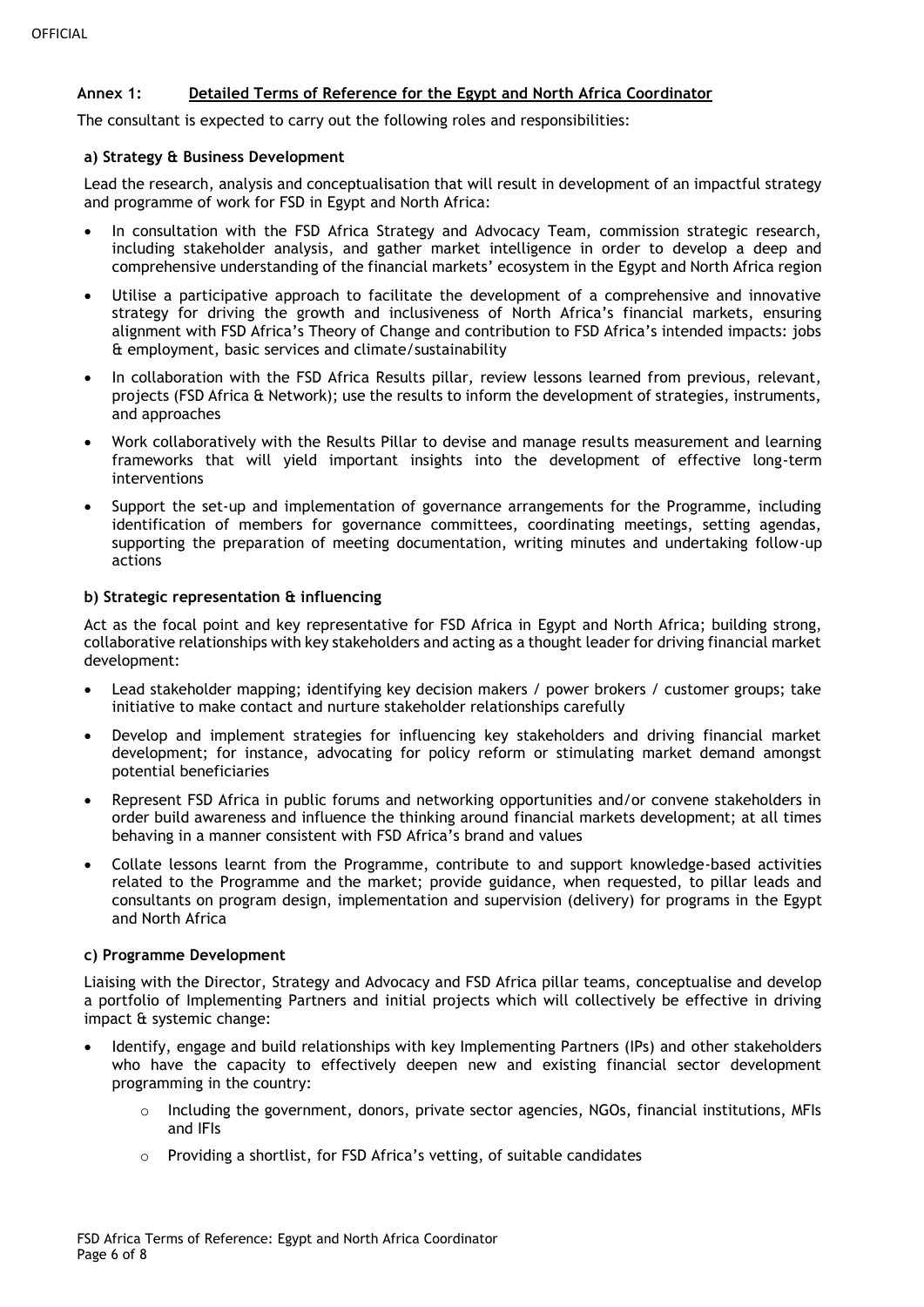- Support the development of IP workplans, ensuring alignment between partners' plans and the Egypt and North Africa Strategic Plan; ensure that the over-all portfolio of projects has the capacity to leverage systemic change
- Develop project proposals that comply with Investment Committee standards; including detailed implementation plan, budgets and cash-flow forecasts that will ensure project success and address capacity gaps of partners
- Ensure that all staff, consultants and implementing partners involved in a project are fully briefed concerning expectations; especially on grant agreement obligations, results frameworks, project milestone targets, quality standards, data collection/reporting and compliance with risk management / accountability requirements
- In liaison with the Director, Strategy and Advocacy develop and communicate a detailed workplan for the FSD programme in Egypt and North Africa, including a schedule for coordinating all programme components, agreeing a reporting framework with the Director, Strategy and Advocacy.

## **d) Project Coordination**

Liaising with the Director, Strategy and Advocacy and FSD Africa pillar teams, manage the roll-out of initial projects so that results are achieved, risks are managed, and quality projects are delivered; ensuring that learning from projects is fully utilised to maximise impact and innovation:

- Ensure that implementing partners are provided with the necessary support and guidance to implement their projects according to the project plan:
	- $\circ$  Organise a regular schedule of visits to the IP for self, technical experts and members of other pillars as appropriate (e.g. Finance, Results)
	- $\circ$  Address delivery shortfalls with a coaching style in the first instance
	- $\circ$  Negotiate assertively, with the administration of consequences, in case of persistent failure to deliver
- Develop tools and approaches which will guide the team, implementing partners and stakeholders in implementing best practice in financial market development; ensure that IPs are provided with any other necessary capacity-building support
- Review the Monthly and Quarterly M&E Report and take appropriate action on the basis of results and analysis:
	- $\circ$  If desired results have been achieved, initiate strategies for widespread awareness-raising and 'crowding in'
	- o If desired results have not been achieved, either manage performance of the implementation team or adjust the strategy/approach
- Ensure update of results trackers and other data collection tools; prepare monthly status reports on the FSD in Egypt and North Africa for the Nairobi-based team, quarterly progress reports to DFID, and provide any other progress updates to FSD Africa as and when required.

## **e) Resource Management**

Manage the resources associated with the FSD programme in Egypt and North Africa, ensuring compliance with FSD Africa's policies, the laws of Egypt and aiming to role-model good practice in resource management:

- If required, support any logistical requirements involved in setting an FSD in Egypt and North Africa up as a new institution, including meeting statutory requirements around incorporation, building the governance structure, setting up a physical office facility, and recruitment of staff
- Work collaboratively with the FSD Africa's Chief Financial Officer (CFO) to develop and implement an appropriate risk management framework for an FSD in Egypt and North Africa; including financial, project, reputational and health, safety and security risks
- Ensure the effective management of the finances associated with the FSD programme in Egypt and North Africa; preparing and managing budgets and forecasts in a timely and accurate manner